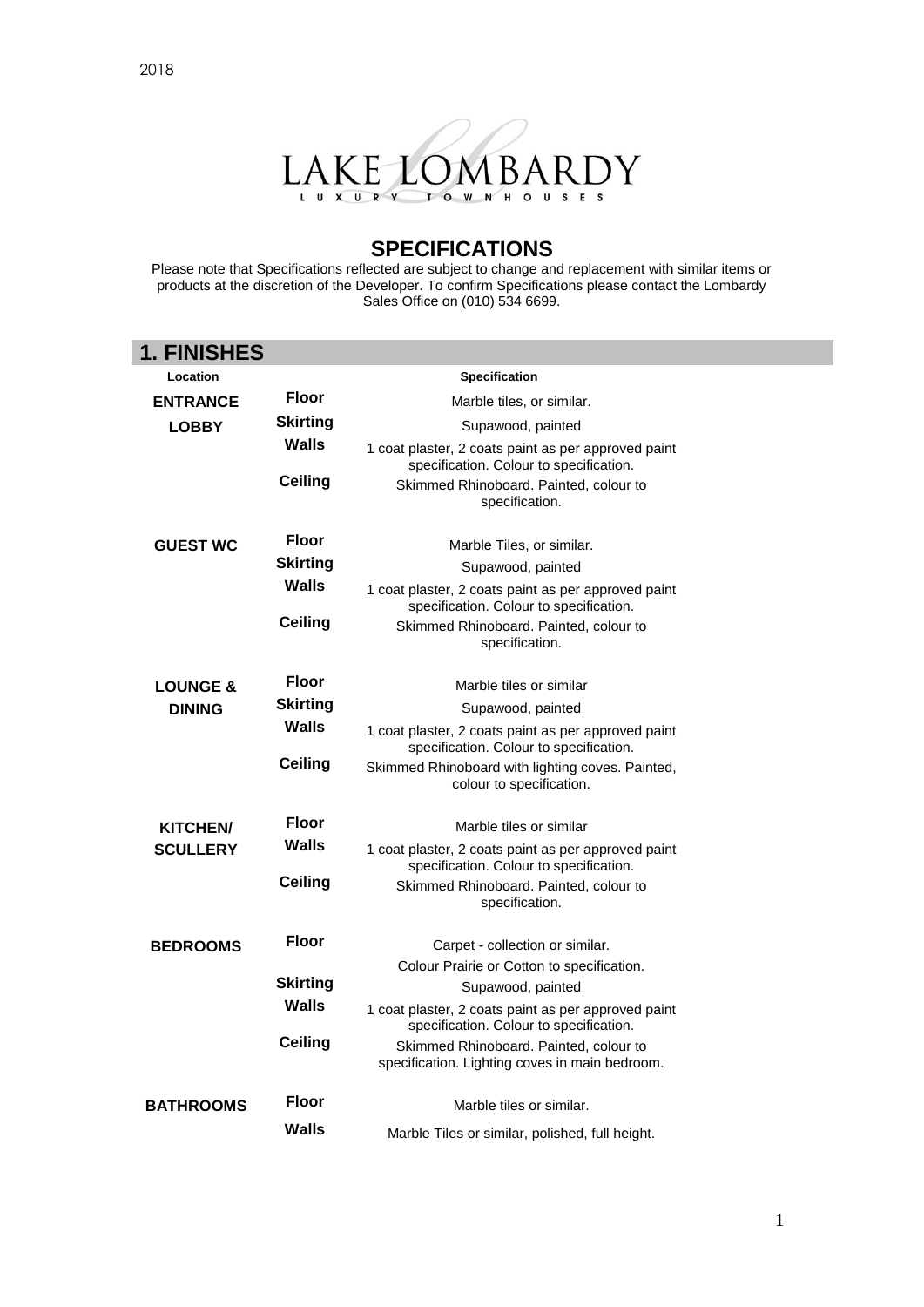|                  | Ceiling          | Skimmed Rhinoboard. Painted, colour to<br>specification.                                       |  |
|------------------|------------------|------------------------------------------------------------------------------------------------|--|
| <b>TERRACE</b>   | <b>Floor</b>     | White cement pavers on sand blinding on<br>compacted fill.                                     |  |
|                  |                  | White Pebbles                                                                                  |  |
|                  | Walls<br>Ceiling | 1 coat plaster, 2 coats paint as per approved paint<br>specification. Colour to specification. |  |
|                  |                  | Skimmed Rhinoboard. Painted, colour to<br>specification.                                       |  |
| <b>BALCONIES</b> | <b>Floor</b>     | Marble tiles or similar.                                                                       |  |
|                  | Walls            | 1 coat plaster, 2 coats paint as per approved paint<br>specification. Colour to specification. |  |

## **2. DOORS & WINDOWS**

| <b>Description</b>                            | <b>Specification</b>                                                                                                                                                      |  |  |
|-----------------------------------------------|---------------------------------------------------------------------------------------------------------------------------------------------------------------------------|--|--|
| <b>DOOR FRAMES INT.</b>                       | Painted Hardwood frame. Colour to match wall.                                                                                                                             |  |  |
| <b>DOORS INTERNAL</b>                         | Full height, painted hollow-core door leaves. Hinges-<br>Aluminium, Door furniture, Olivari - Planet (nichelato<br>opaco) or similar to specification.                    |  |  |
| <b>TOWNHOUSE ENTRANCE</b><br><b>DOOR</b>      | Full height, Scrub open grain Oak veneer on solid<br>timber door. Hinges-Aluminium, Door furniture-<br>Olivari - Planet (nichelato opaco) or similar to<br>specification. |  |  |
| <b>DOORS &amp; WINDOWS</b><br><b>EXTERNAL</b> | Glazing to aluminium to be clear glass to SABS<br>safety standards.                                                                                                       |  |  |

### **3. KITCHEN CUPBOARDS**

| Location       |        | <b>Specification</b>                                                                                                                                         |
|----------------|--------|--------------------------------------------------------------------------------------------------------------------------------------------------------------|
| <b>KITCHEN</b> | Finish | Taupe stained Maple or similar veneer doors, all<br>with recessed grip handles. Carcasses to be finished<br>with Formica, Colour-Vancouver Maple or similar. |

### **4. WARDROBES & VANITY CUPBOARDS**

| Location                           |               | <b>Specification</b>                                                                                                                                                                                    |  |  |
|------------------------------------|---------------|---------------------------------------------------------------------------------------------------------------------------------------------------------------------------------------------------------|--|--|
| <b>BEDROOM/</b><br><b>BATHROOM</b> | <b>Finish</b> | Painted doors, colour as per specification, full height<br>to wardrobes, all with recessed grip handles.<br>Carcasses to be finished with Formica, colour as per<br>specification. Marble vanity slabs. |  |  |

# **5. APPLIANCES**

| Location |                  | Make         | <b>Specification</b>          |
|----------|------------------|--------------|-------------------------------|
| KITCHEN  | ELEC. HOB        | <b>BOSCH</b> | <b>Standard Specification</b> |
|          | <b>EXTRACTOR</b> | <b>BOSCH</b> | <b>Standard Specification</b> |
|          | OVEN             | <b>BOSCH</b> | <b>Standard Specification</b> |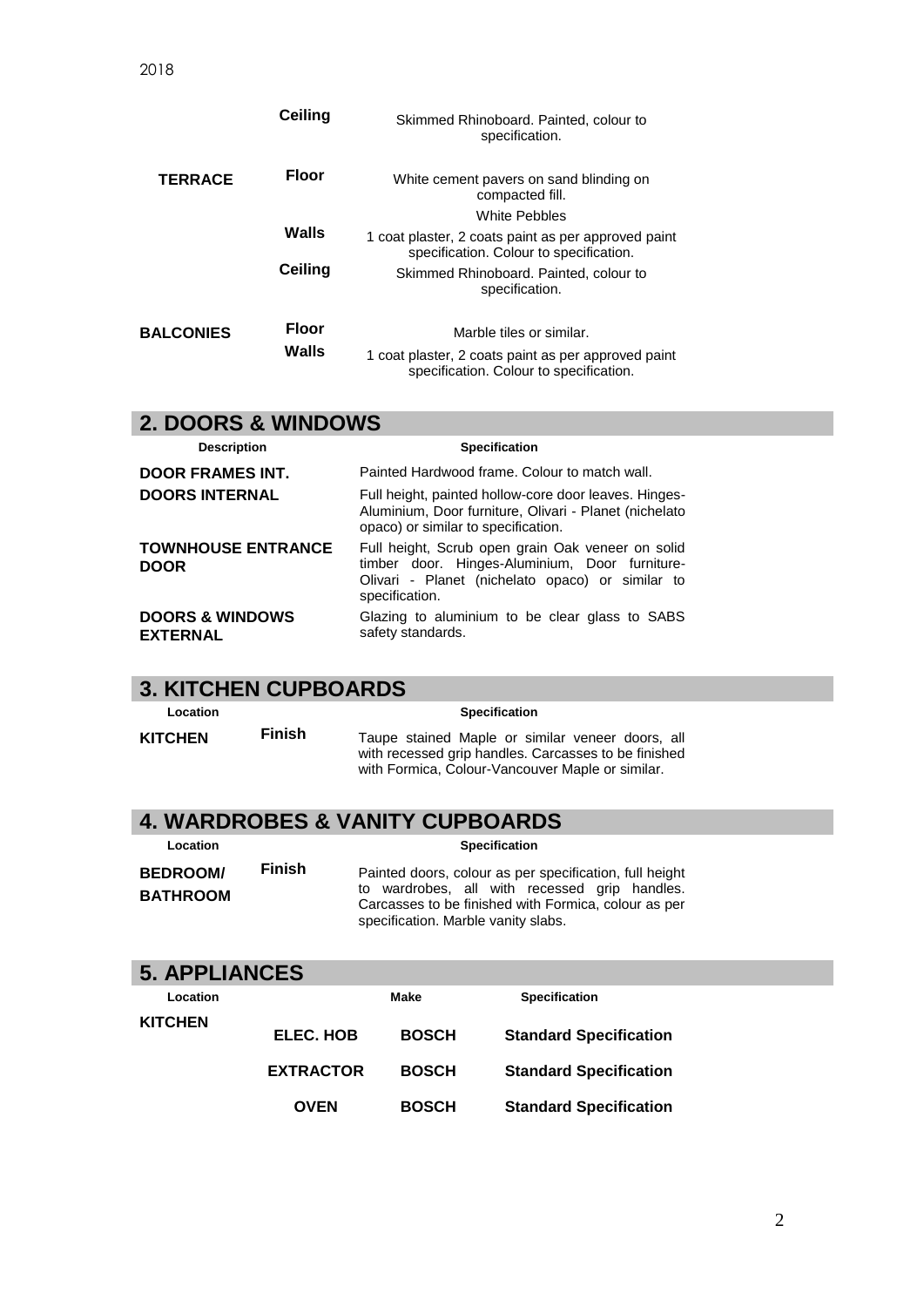| <b>6. WORKTOPS</b>             |                                                             |                                                                         |          |           |                |
|--------------------------------|-------------------------------------------------------------|-------------------------------------------------------------------------|----------|-----------|----------------|
| Location                       | <b>Description</b>                                          | <b>Material</b>                                                         |          |           |                |
| <b>KITCHEN</b>                 | Counter top                                                 | Caesar stone or similar                                                 |          |           |                |
| <b>BATHROOMS</b>               | Vanity top                                                  | Marble or similar                                                       |          |           |                |
| <b>DININGROOM</b>              | Bar top                                                     | Marble or similar                                                       |          |           |                |
| <b>7. SANITARYWARE</b>         |                                                             |                                                                         |          |           |                |
| <b>Description</b>             | <b>Specification</b>                                        |                                                                         | Location |           |                |
|                                |                                                             |                                                                         | KITCHEN  | BATHROOMS | <b>GUESTWC</b> |
| <b>Sink</b>                    | Stainless steel, Quinline QLX621 - 120, or similar to spec. |                                                                         |          |           |                |
| <b>Prep Bowl</b>               | Stainless steel, Rondo RDX610-45, or similar to spec.       |                                                                         |          |           |                |
| <b>Bath</b>                    | White, 1800 x 960 or similar to spec.                       |                                                                         |          | X         |                |
| <b>Basin</b>                   | Rectangular or similar to spec.                             |                                                                         |          | X         | X              |
| <b>WC</b>                      |                                                             | Wall mount with Geberit cistern or similar to spec.                     |          |           | X              |
|                                |                                                             |                                                                         |          | X         |                |
| <b>Shower</b>                  | set into slab or similar to spec.                           | Clear toughened safety glass, frameless glass, 2m high with shower tray |          | X         |                |
| Shw. head<br><b>Chromeware</b> | Standard Specification.                                     |                                                                         |          | X         |                |

### **8. LIGHTING & POWER**

#### **Location**

As per electrical drawing of which a copy can be requested by the client from the office.

#### **Specification**

Linear Lighting to Bulkhead, accent low voltage d/lights. General low voltage downlights. Undercounter lights for cupboards, low voltage d/lights. Wall bracket lights. Mirror lights Switch – one Switch – 2 way Plug Sockets Plug Socket – weather proof Stove Isolator Extractor/Fan Isolator TV Point Shaver Point Switch – Geyser Telephone Points

### **9. AIR CONDITIONING AND UNDER FLOOR HEATING**

**1.** Under floor heating to lounge, dining, entrance, bedrooms and bathrooms.